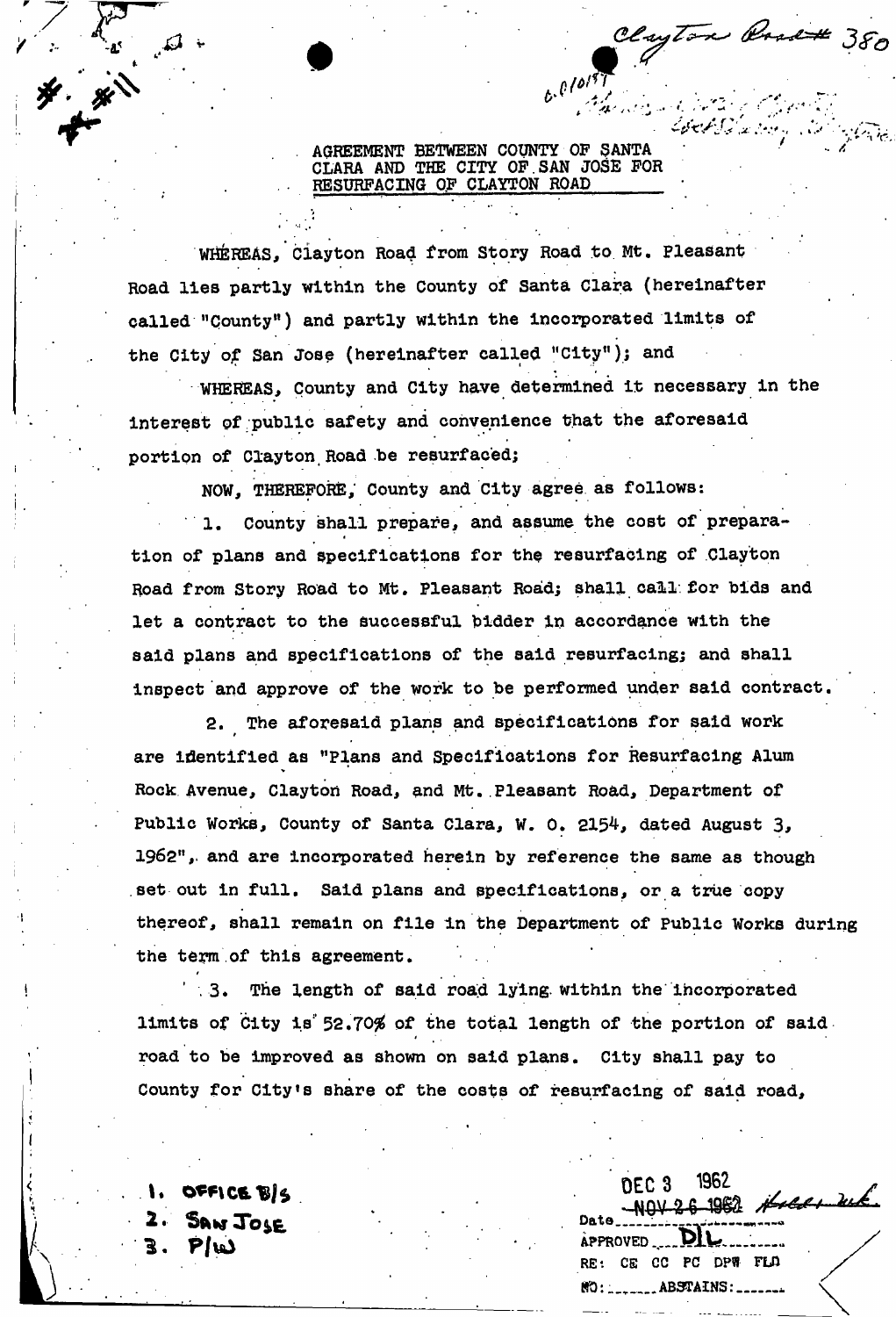a sum equal to 52.70% of the total costs of resurfacing as computed and detemined under.the contract awarded by County. In no event shall City's share of said costs exceed the sum of Seven Thousand and No/100 Dollars (\$7,000.00).

4. City shall make full and complete payment of its contribution to County not later than thirty (30) days after City has received the final accounting of costs. Delivery may be » . made by. mailing said accounting to the City Engineer of City and \* deposit in the mails shall constitute receipt by City. Within ten (10) days after receipt of said accounting, City shall notify County in writing of any claims for adjustment or any disagreement as to the amount to be paid by City. Failure to so notify shall be deemed approval of said accounting and the amount specified therein to be paid by City to County shall be paid forthwith.

5. County agrees that it shall require of any contractor engaged to perform the work and improvements to take out and maintain at all times during the performance of any work to be done hereunder a policy or policies of public liability and property damage insurance naming thereon the County of Santa Clara, the City of San Jose, their officers and employees, respectively, as insureds against liability of any kind whatsoever arising out of or in any way connected with the work and improvements to be performed by, for or on behalf of the contractor. Both personal and property damage insurance must be on an occurrence basis; and said policy or policies shall provide that the coverage afforded thereby shall be primary coverage to the full limit of liability stated in the declarations that if City, its officers and employees, respectively, have other insurance against any loss covered by said policy or policies, said other insurance shall be deemed excess insurance only. Said policy or policies shall provide

-2-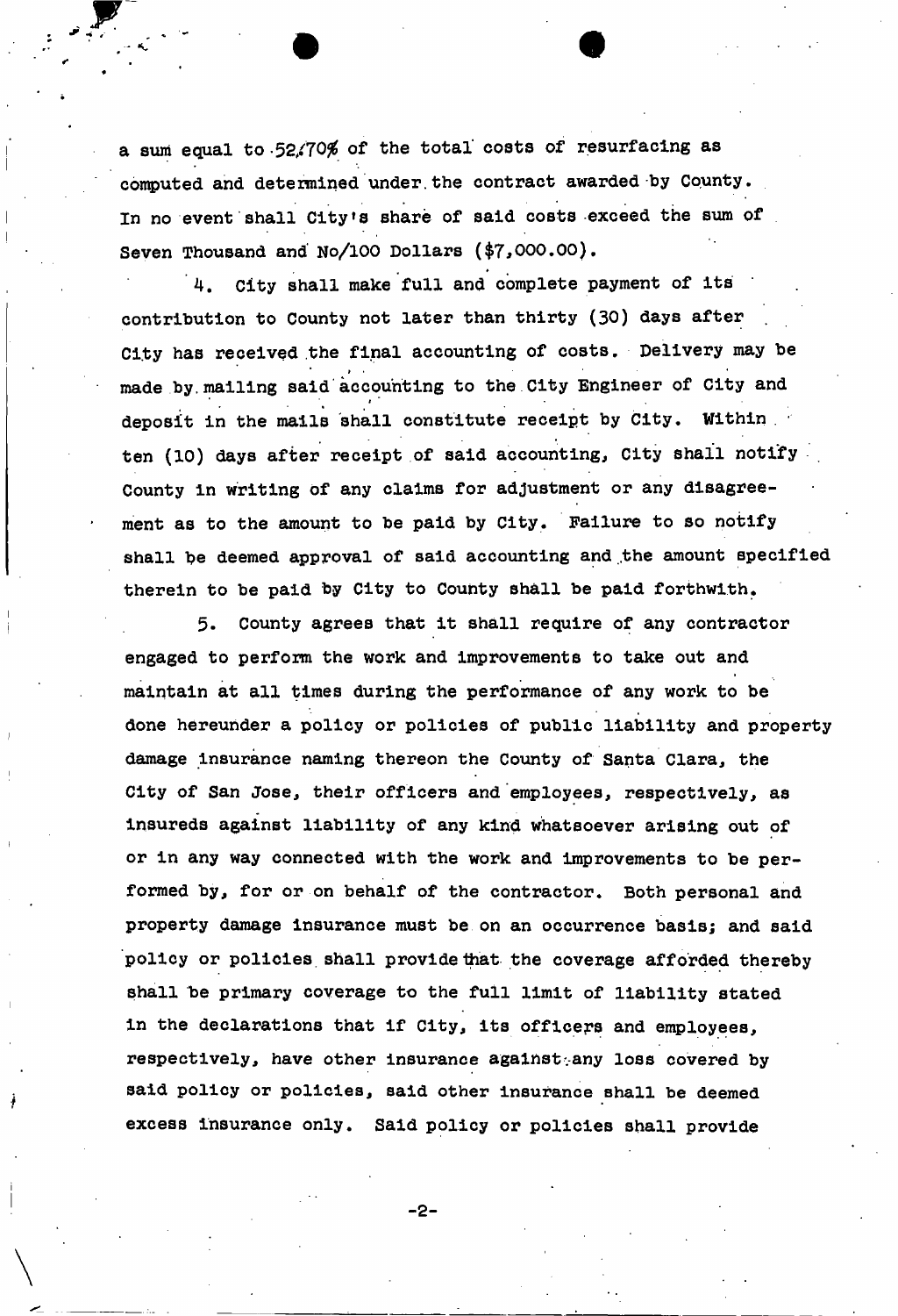coverage in the following minimum amounts: For personal injury, \$100,000 each person; \$300,000 each occurrence;- property. damages \$50,000 on account of any one occurrence with an aggregate limit of not less than \$200,000..

County shall require the contractor to file with the Board of Supervisors of the County of Santa Clara at the time of execution of any contract awarded to the contractor for the performance of said work and improvement, a certificate showing insurance coverage as aforesaid, and that said policy or policies shall not be cancelled: or reduced in coverage, without giving to the Board of Supervisors of the County of Santa Clara not less than ten (10) days prior written notice of intention 60 to do.

IN WITNESS WHEREOF, County and City have executed this agreement as of the day of  $BEC<sup>3</sup>$   $1962$  , 1962.

City of San Jose  $\mathop{\text{By}}$  , we have the set of the set of the set of the set of the set of the set of the set of the set of the set of the set of the set of the set of the set of the set of the set of the set of the set of the set of th MAYOR Robert Welch **Title**  $By$ Title MANAGER

ATTEST:  $By$   $\frac{1}{\sqrt{mn}}$   $\frac{1}{\sqrt{mn}}$ 

Title **CITY CLERK** 

County of Santa Clara u rax **lhairman of the Board of Supervisors** 

ATTEST: JEAN PULLAN, Clerk of the Bcard of SuperMisors a Maria M. Kam

Assistant Clerk Board of Supervisors.

 $RSS:bn 7-18-62$   $-3-$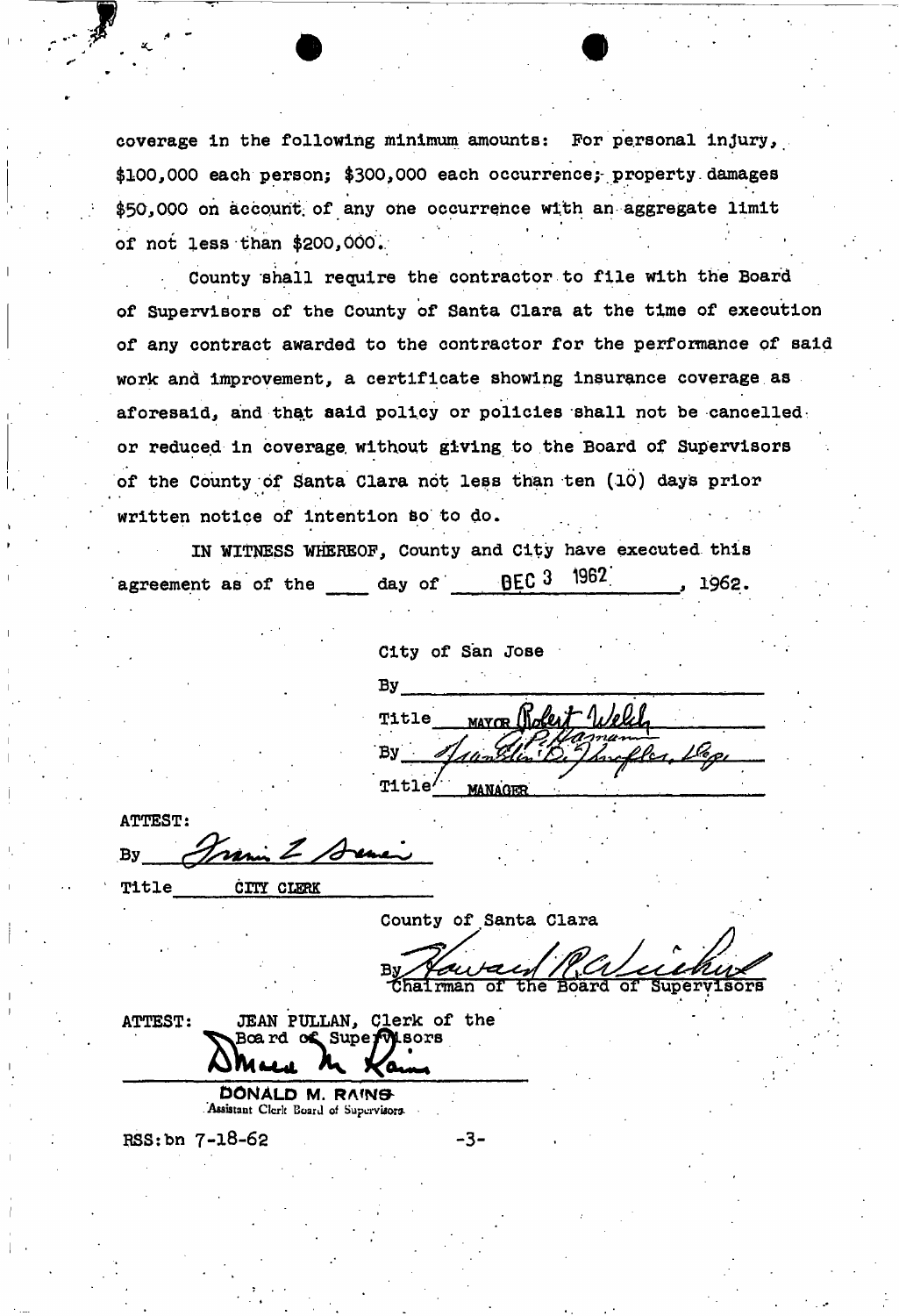

CITY OF SAN JOSE

**CALIFORNIA** 

**CITY HALL** 

TELEPHONE CYPRESS 2-3141

CITY CLERK

November  $16.1962$ 

. County of Santa Claren 70 W. Rosa St. San Jose, Calif.

Gentlemen:

Enclosed please find three copies of

 $\mathcal{S}_\text{max}$ 

Agreement b/w County & Sity for resurfacing of Clavton Rd. for your signature. After signing all copies please return to: Roy H. Hubbard, Assistant City Clerk, City Hall, San Jose, California for completion. When all copies have been executed we will send you s-copy-for-your files. Attached-for-your information-is-a-copy-of Reselution 14867 establishing insurance requirements for persons entering into contracts with the City of San Jose.

Very truly yours,

FRANCIS L. GREINER CITY CLERK

By: Roy H. Hubbard Deputy

Enc.